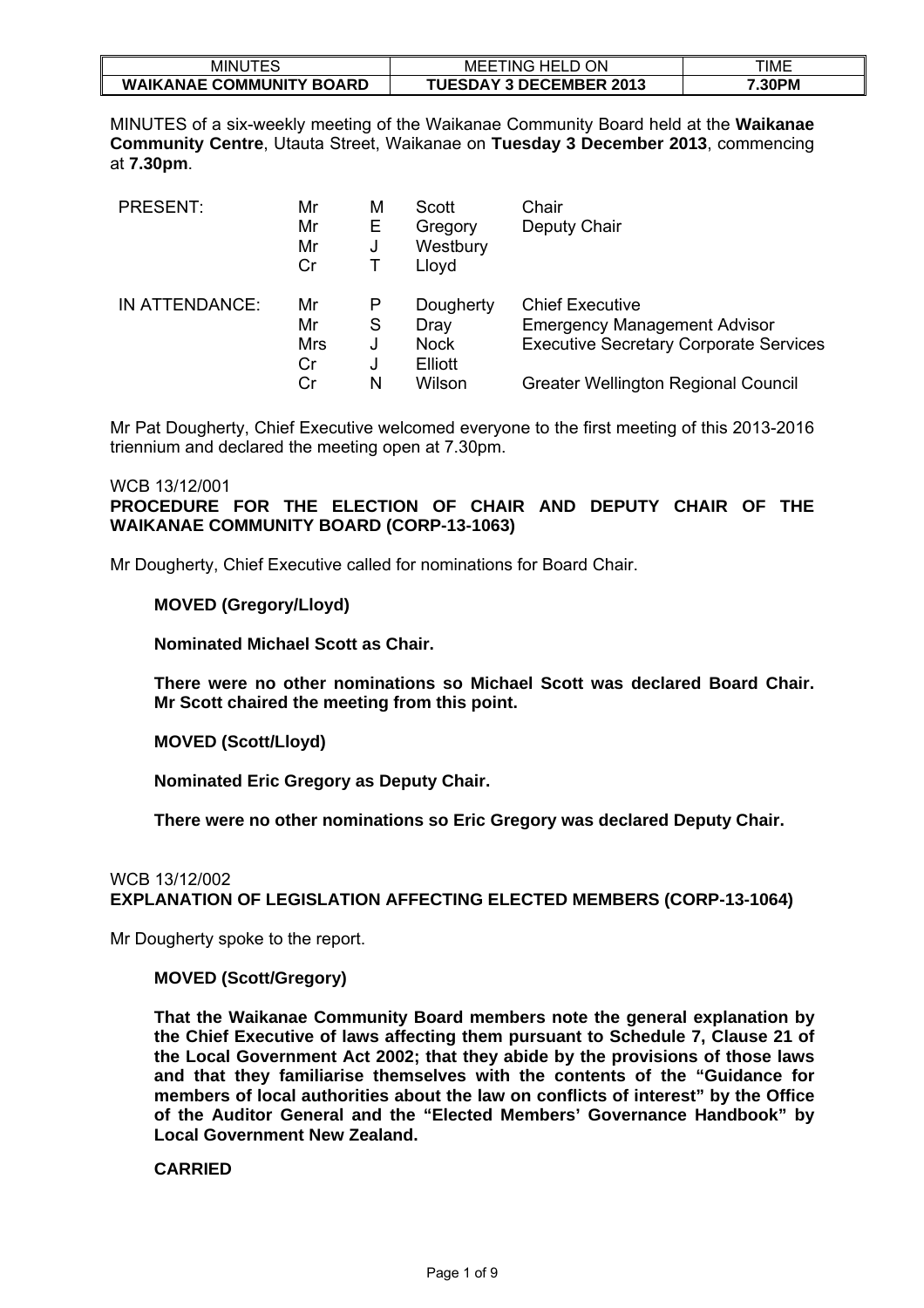| $- - -$<br>MINU<br>--           | ON<br>`HEL∟<br>'ING<br>MEE     | TIME   |
|---------------------------------|--------------------------------|--------|
| <b>WAIKANAE COMMUNITY BOARD</b> | <b>TUESDAY 3 DECEMBER 2013</b> | '.30PM |

#### WCB 13/12/003

**CONFIRMATION OF STANDING ORDERS FOR THE 2013-2016 TRIENNIUM (CORP-13-1065)** 

Mr Dougherty spoke to the report.

### **MOVED (Scott/Westbury)**

**That, for the conduct of its meetings in the 2013-2016 Triennium, the Waikanae Community Board notes the application of NZS 9202:2003 A1 'Model Standing Orders for Meetings of Local Authorities and Community Boards' including the additional clauses listed in Appendix 1 and the amended clauses as at Appendix 2 of report Corp-13-1065.** 

#### **CARRIED**

# WCB 13/12/004 **APOLOGIES**

#### **MOVED (Scott/Lloyd)**

**That apologies be accepted from Jocelyn Prvanov, Councillor Scott and the Mayor.** 

#### **CARRIED**

The Chair welcomed Cr Elliott and Regional Councillor Nigel Wilson to the meeting.

# WCB 13/12/005 **PRESENTATION BY THE YOUTH COUNCIL ON YOUTH CENTRE**

The Youth Council gave a presentation on the need for a Youth Centre within the District (paper was tabled).

The Chair thanked the Youth Council for their attendance.

#### WCB 13/12/006 **PUBLIC SPEAKING TIME**

#### Mark Petty

Mark Petty, on behalf of the Waikanae Beach Action Group, acknowledged and thanked Board Members and Council staff for their support on the initiatives their group had envisaged with regard to improvements and maintenance to the Waikanae Beach area. On completion of the Council's Waikanae Beach Community Outcomes the Group looked forward to working with the Waikanae Community Board.

The Chair confirmed that the Waikanae Community Board would be involved in the Waikanae Beach Community Outcomes process and looked forward to working with the Waikanae Beach Action Group together with other external groups.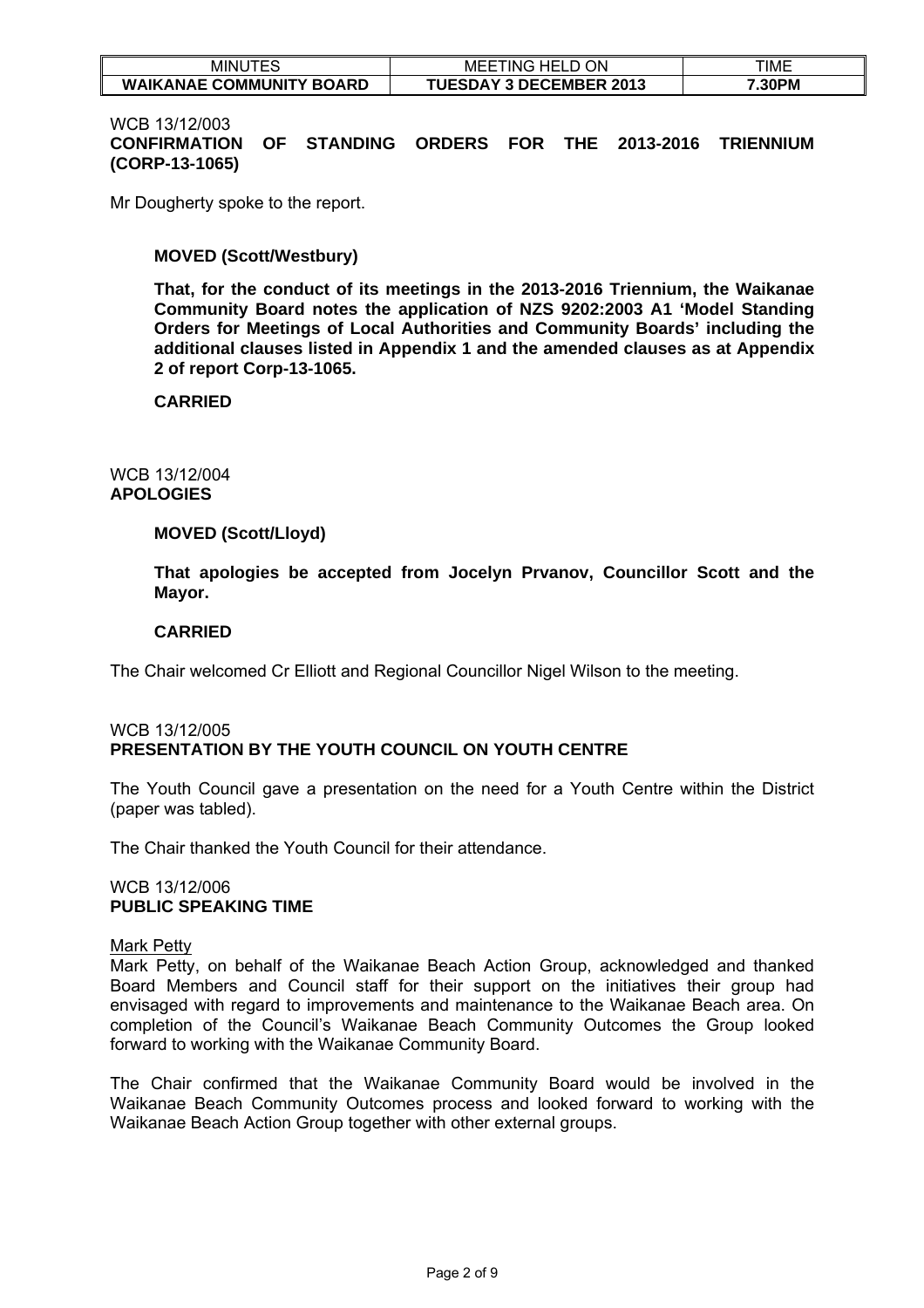| minu<br>ᅚᄃᄋ                     | ON<br>`HELL<br>. ING<br>MEE<br>$\mathbf{r}$ | TIME   |
|---------------------------------|---------------------------------------------|--------|
| <b>WAIKANAE COMMUNITY BOARD</b> | <b>TUESDAY 3 DECEMBER 2013</b>              | '.30PM |

### Barbara Abbott

Ms Abbott spoke about her concerns around traffic speeds, phasing of lights turning right out of Elizabeth Street, better lighting on Pehi Kupa Street and inadequate parking around the Station (paper was tabled).

The Chair commented that discussions would take place with the Police and with the help of Greater Wellington Regional Council the Board would keep working on these issues.

#### Ra Higgott

Mr Higgott congratulated Board Members on being elected and spoke about report Corp-13-1026 on this agenda, giving his support of the name "Mahia Lane".

Mr Higgott gave a brief history of the street naming and advised on incorrect information within the report. Both the Chair and Chief Executive advised they had amended their reports in the light of Mr Higgott's comments.

#### Gus Evans

Mr Evans spoke about his disappointment in the condition of bedding plants that had been planted around Waikanae. He wrote to the Council with his concerns and felt their reply was unacceptable and did not answer the relevant questions.

The Chair commented that it would be inappropriate for the Waikanae Community Board to comment on Mr Evans' contract arrangements with Council but would discuss his issues with Council staff.

#### Murray Cooper

Mr Cooper asked the Board for a response before Christmas on the following points:

- pot holes on Paetawa Road by the edge breaks and what the budget was for this financial year;
- timelines and budget on grass mowing and rubbish collection on Reserves around Waikanae over the Christmas period; and
- budgets on footpaths footpaths needed to be replaced on the busiest parts of Waikanae particularly around Te Moana Road and grinding the high spots was unacceptable.

The Chair requested Mr Cooper contact the Council with a service request regarding the pot holes and footpaths and the Waikanae Community Board would follow up on the timeline of those service requests to make sure they were responded to prior to Christmas.

Board Members requested they be sent a list of footpaths that the Council planned to upgrade in this financial year.

#### Nigel Wilson

Cr Wilson congratulated the Board on their election and supported Mr Higgott's comments regarding street naming.

Cr Wilson advised Board Members that Greater Wellington Regional Council had appointed Cr Paul Swain as their new Portfolio Leader for Transport. Cr Wilson would be arranging a meeting for Mr Swain to meet with Councillors and Board Members to discuss points of concern.

The Chair commented that the Waikanae Community Board looked forward to working closely with Greater Wellington Regional Council.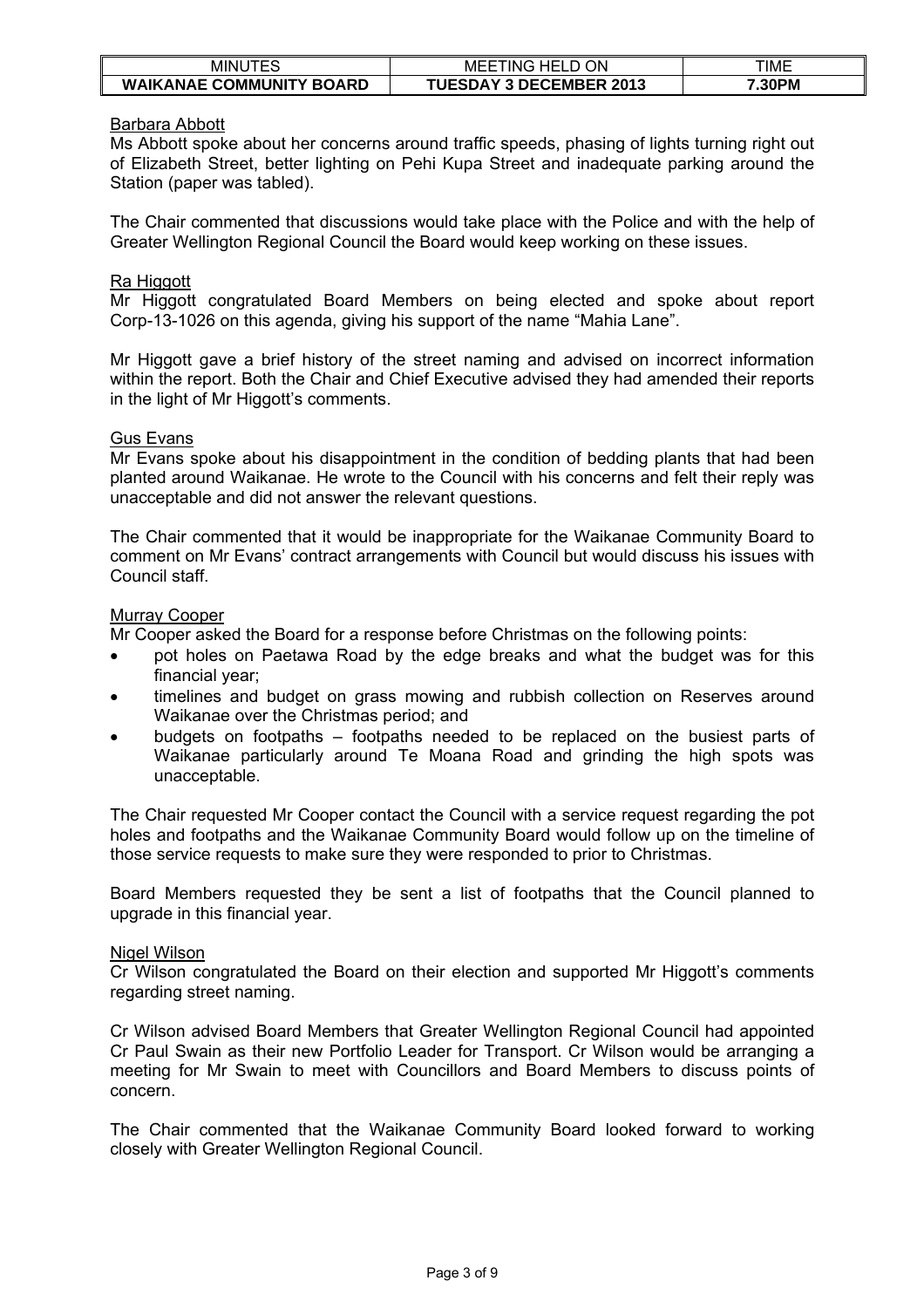| TES<br>MINU                     | ON<br>`HEL∟<br>MEE<br>ING      | TIME   |
|---------------------------------|--------------------------------|--------|
| <b>WAIKANAE COMMUNITY BOARD</b> | <b>TUESDAY 3 DECEMBER 2013</b> | 7.30PM |

#### Parkinsonism Society Kapiti/Horowhenua

Mandy Evans spoke on behalf of the Parkinson's Society Kapiti/Horowhenua about their application for funding to assist with providing a Registered Nurse for the community.

#### Kapiti Coast NZ20 Jamboree Contingent

Joshua Tabor spoke on behalf of the Kapiti Coast NZ20 Jamboree Contingent and their application for funding to cover registration costs for four leaders to attend the NZ20 Jamboree in Feilding and also uniform costs for 23 scouts.

#### Waikanae Art Windows

Maude Heath spoke on behalf of the Waikanae Art Windows and their retrospective application for funding to assist with advertisement and editorial costs with regard to their two week Festival of Art leading up to the Kapiti Arts Trail 2013.

#### Our Lady of Kapiti Parish Events

Maureen Jones spoke on behalf of Our Lady of Kapiti Parish Events and their application for funding to assist with room hire costs to hold their 2nd Annual Christmas Fundraising luncheon at Southwards Museum.

### WCB 13/12/007 **CONSIDERATION OF APPLICATIONS FOR FUNDING (CORP-13-1042)**

The Chair spoke to the report.

#### **MOVED (Lloyd/Westbury)**

**That the Waikanae Community Board grants the Waikanae Art Windows a discretionary grant of \$499.80 to assist with running an advertisement and editorial in the Dominion Post to attract visitors from Greater Wellington as part of a two week Festival of Art leading up to the Kapiti Arts Trail 2013.** 

#### **CARRIED**

Board Members congratulated everyone involved for their hard work on a very successful Kapiti Arts Trail.

#### **MOVED (Westbury/Gregory)**

**That the Waikanae Community Board grants the Parkinson's Society Kapiti/ Horowhenua Incorporated a discretionary grant of \$500 to assist with funding to provide a Registered Nurse for the community.** 

**CARRIED** 

#### **MOVED (Scott/Gregory)**

**That the Waikanae Community Board grants the Kapiti Coast NZ20 Jamboree Contingent a discretionary grant of \$1,500 to assist with registration costs for four leaders to attend the NZ20 Jamboree in Feilding and also uniform costs for 23 scouts.**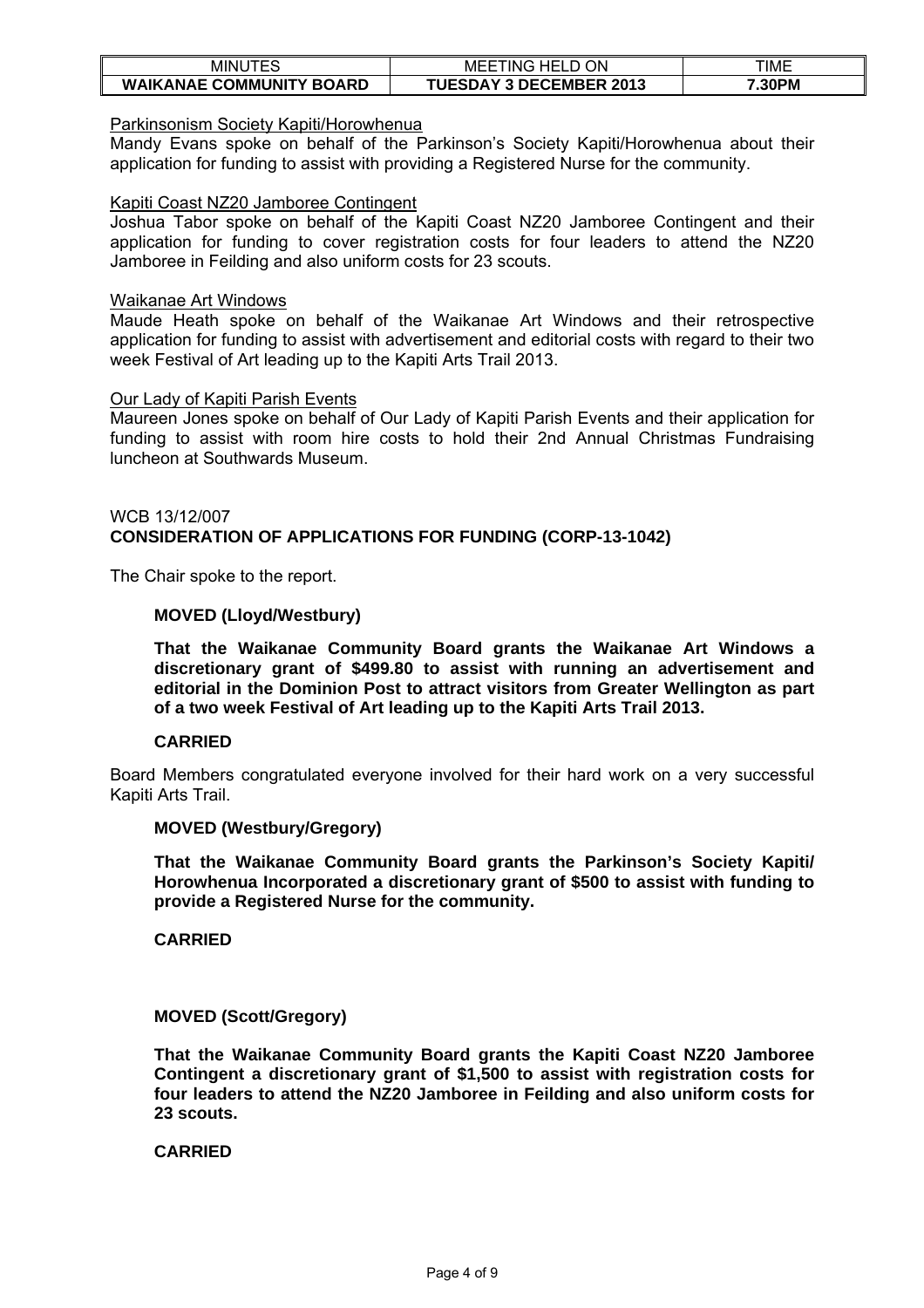| ᅚᄃ<br>MINU                      | ON<br>HEL.<br>MEE<br>. ING     | TIME   |
|---------------------------------|--------------------------------|--------|
| <b>WAIKANAE COMMUNITY BOARD</b> | <b>TUESDAY 3 DECEMBER 2013</b> | '.30PM |

# **MOVED (Scott/Lloyd)**

**That the Waikanae Community Board grants Our Lady of Kapiti Parish Events a grant from the Promotion Fund of \$500 to assist with room hire cost to hold their 2nd Annual Christmas Fundraising Luncheon.** 

#### **CARRIED**

# WCB 13/12/008 **MEMBERS' BUSINESS**

- a) Public Speaking Time Oral Submissions Responses Responses to oral submissions were given during the public speaking session.
- b) Leave of Absence There were none.
- c) Matters of an Urgent Nature There were none.
- d) Declarations of Interest There were none.
- e) Matters Under Action

Mr Dougherty, Chief Executive provided explanations on the report and Board Members noted progress to date and comments were made on the following issues.

#### Pedestrian Shelter (Elizabeth Street)

An update on the design was given and it was confirmed that installation should take place by the end of February 2014.

#### Waikanae Town Centre

On completion of the Expressway Project, Council would start to budget for the Town Centre Plan including landscaping. Realistically this project would start in 2017 once the Expressway had been completed. A timeline would be developed for the Council to decide two centre priorities. This would include Winara Avenue and Waikanae Beach.

Board Members were given paperwork showing 2007 designs of the Waikanae Town Centre for their perusal.

Mr Gregory commented that he had not received a response from Council regarding a service request he had put through to Council regarding the entrance/footpath to the Waikanae Hotel off Te Moana Road and the Chair confirmed this would be followed up.

#### Review the Market in Mahara place

Board Members agreed the situation should remain as is. There was no strong push to have a development policy on markets in public areas in the Waikanae area.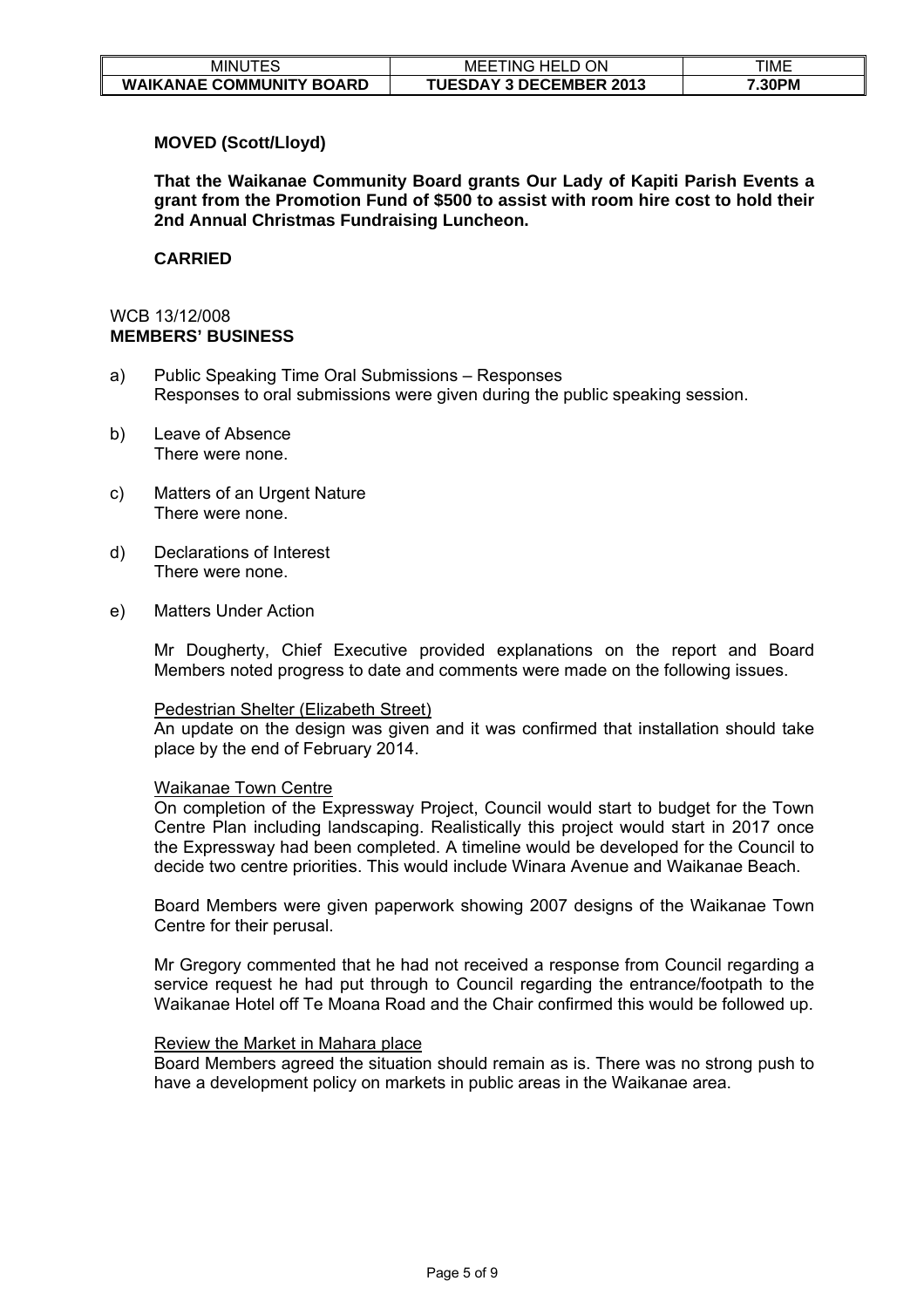| $- - -$<br>ES<br><b>MINU</b>    | ON<br>$-$<br>MEI<br>HH L<br>TING.<br>∼ | TIME   |
|---------------------------------|----------------------------------------|--------|
| <b>WAIKANAE COMMUNITY BOARD</b> | <b>TUESDAY 3 DECEMBER 2013</b>         | '.30PM |

### WCB 13/12/009 **COMMUNITY BOARD APPOINTMENTS TO EXTERNAL ORGANISATIONS (CORP-13-1055)**

Mr Dougherty spoke to the report.

### **MOVED (Lloyd/Westbury)**

**That the Waikanae Community Board confirms the Board membership of the Pharazyn Reserve Management Plan Review Panel as:** 

**Jocelyn Prvanov and James Westbury and Eric Gregory.** 

**That the Waikanae Community Board appoints Jocelyn Prvanov to the Grants Allocation Subcommittee (Waste Levy Grants) for the 2013-2016 Triennium.** 

Due to Ms Prvanov's absence it was noted that if Ms Prvanov declined the appointment to the Grants Allocation Subcommittee then the Chair would take up the appointment.

### **That the Waikanae Community Board appoints Eric Gregory to the NZTA Community Liaison Group (Northern Project Area).**

#### **CARRIED**

It was unknown whether two appointments would be accepted for the Community Liaison Group (CLG) so this would be followed up and clarified at the next meeting. If only one appointment was accepted then Mr Westbury would be the alternate.

It was asked if Councillors were invited to the CLG meetings and this would be reported back.

### WCB 13/12/010 **DELEGATIONS FOR COMMUNITY BOARDS 2013-2016 TRIENNIUM (CORP-13-1066)**

Mr Dougherty spoke to the report.

#### **MOVED (Scott/Lloyd)**

**That the Waikanae Community Board notes that the Council adopted the Governance Structure and Associated Delegations for Community Boards (referred to as Part D) on 7 November 2013 (Appendix 1 of Corp-13-1066).** 

#### **CARRIED**

#### WCB 13/12/011 **REMUNERATION FOR COMMUNITY BOARDS FOR THE 2013-2016 TRIENNIUM (CORP-13-1067)**

Mr Dougherty spoke to the report.

#### **MOVED (Scott/Gregory)**

**That the Waikanae Community Board notes the information on Board remuneration in report Corp-13-1067.**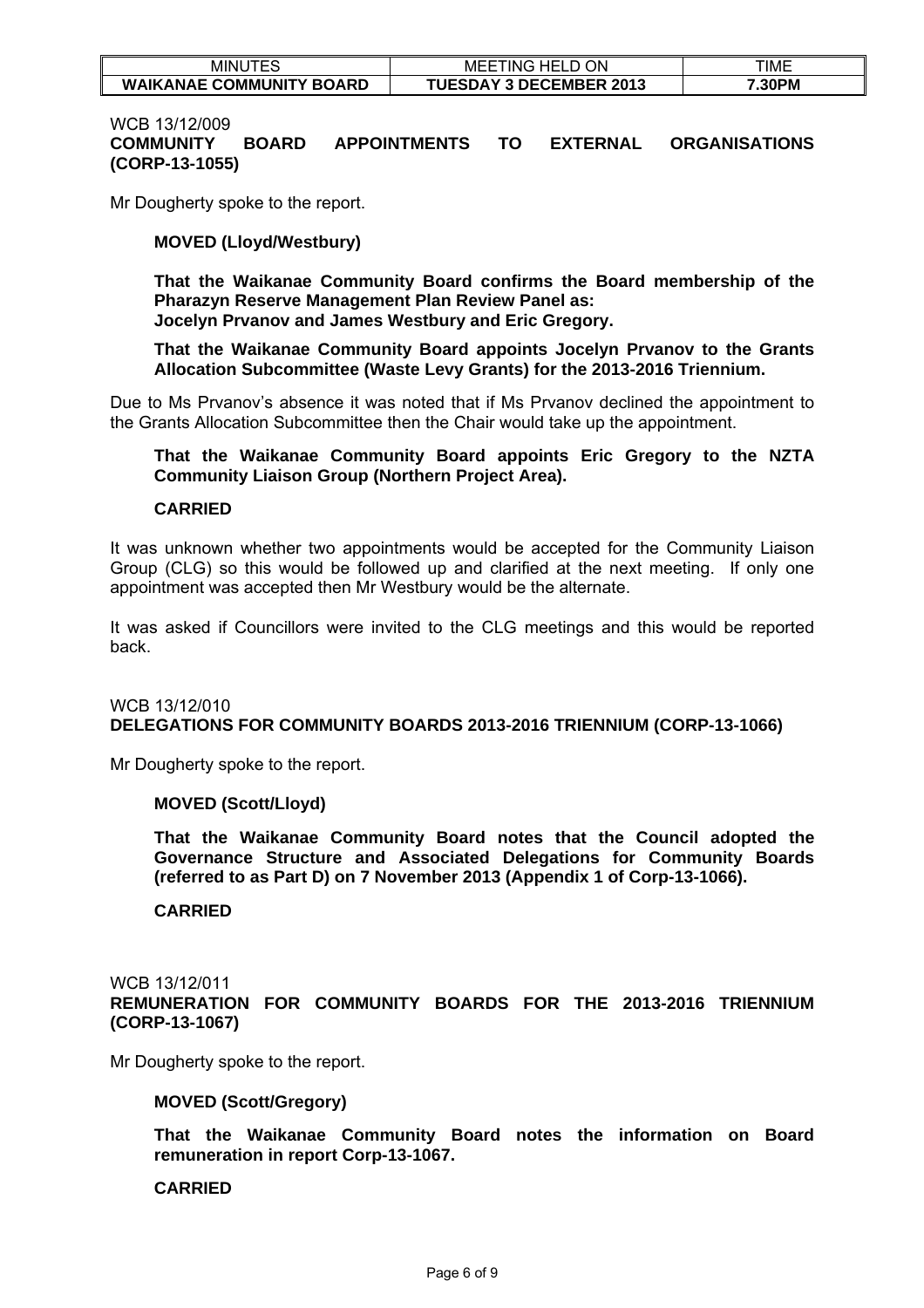| .— <i>—</i> ^<br>MINU<br>$\mathbf{I}$ | ON<br>86 H.F<br>ING-<br>MEE    | TIME   |
|---------------------------------------|--------------------------------|--------|
| <b>WAIKANAE COMMUNITY BOARD</b>       | <b>TUESDAY 3 DECEMBER 2013</b> | 7.30PM |

WCB 13/12/012

### **COMMUNITY RESPONSE PLAN FOR THE WAIKANAE COMMUNITY (CS-13-802)**

Scott Dray, Emergency Management Advisor spoke to the report and confirmed that Community Response Plans had been carried out in Ōtaki and Te Horo.

### **MOVED (Scott/Gregory)**

**That in the interests of improving community resilience the Waikanae Community Board agrees to participate and take ownership of the development of the Waikanae Community Response Plan by identifying two community board representatives:** 

**1. Cr Lloyd** 

**2. James Westbury** 

**That the Waikanae Community Board agrees to take responsibility for the ongoing review of the Plan by identifying someone on the Board (usually one of the two representatives selected to participate in the CRP process) to hold the civil defence portfolio for the Waikanae Community Board:** 

**1. Michael Scott** 

**The Board notes that the Waikanae Community Response Plan process will cover the geographical area defined by the Waikanae Community Boundary.** 

**CARRIED** 

### WCB 13/12/013 **ROAD NAMING – WAIKANAE NORTH PARATA STREET BLOCK (CORP-13-1026)**

The Chair spoke to the report.

#### **MOVED (Scott/Lloyd)**

**That the piece of road shown in orange and labelled "Waipunahau Road" on Attachment 1 Corp-13-1026, be named as a continuation of Waipunahau Road.** 

#### **CARRIED**

### **MOVED (Lloyd/Scott)**

**That the Waikanae Community Board approves "Mahia Lane" for the road labelled 'new road' on Attachment 1 of report Corp-13-1026.**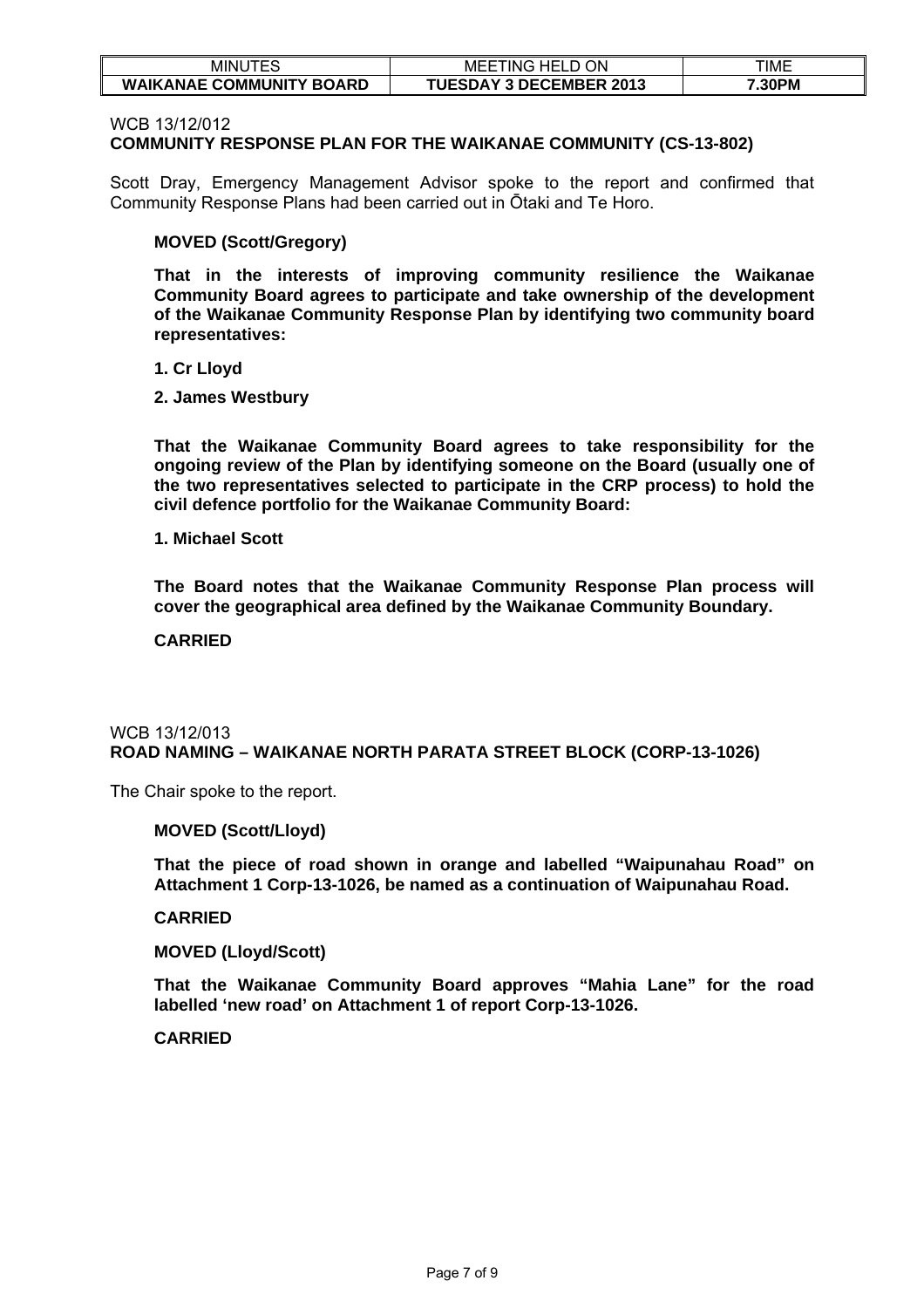| $- - - -$<br>MINU<br>-          | ON<br>-<br>ML<br>. HH'<br>ING<br>டப<br>◡ | TIME   |
|---------------------------------|------------------------------------------|--------|
| <b>WAIKANAE COMMUNITY BOARD</b> | <b>TUESDAY 3 DECEMBER 2013</b>           | 7.30PM |

### WCB 13/12/014 **NAMING RIGHT OF WAY – BRESSAY WAY (CORP-13-1040)**

The Chair explained that Council had developed a tight set of policy considerations in terms of street and subdivision naming and before it was delegated to the Community Board for a final decision, a high level consultation process was followed with staff, iwi, historical society and developers.

# **MOVED (Scott/Gregory)**

**That the Waikanae Community Board approves the naming of the new private right of way shown in attachment 1 to report Corp-13-1040 as "Bressay Way".** 

# **CARRIED**

# WCB 13/12/015

# **DRAFT CALENDAR OF MEETINGS FOR THE COMMUNITY BOARD 2014 (CORP-13-1068)**

Mr Dougherty spoke to the report.

The Chair requested that Board Members attend Council's Standing Committees:

### **MOVED (Scott/Gregory)**

**That the Chair delegates the following Board Members to attend Council Standing Committees to represent the Waikanae Community Board:** 

- **Eric Gregory Corporate Business Committee;**
- **James Westbury Regulatory Management Committee; and**
- **Jocelyn Prvanov Environment & Community Development Committee**

# **CARRIED**

If Board Members were unable to attend their designated meeting the Chair requested they formally give their apologies to the Board Secretary who would then inform the Chair and Cr Lloyd of their absence and the Chair would attend if possible.

Cr Lloyd commented that it would be helpful to have that support for Waikanae.

Mr Dougherty explained that there were Briefings arranged before some Council meetings that were publicised in the Elected Members' Bulletin and Board Members were welcome to attend.

Board Members commented on the availability of security cards to the Civic Building and this would be followed up.

# **MOVED (Scott/Lloyd)**

**That the Waikanae Community Board adopts the meeting dates for 2014 as set out in Appendix 2 of report Corp-13-1068.**